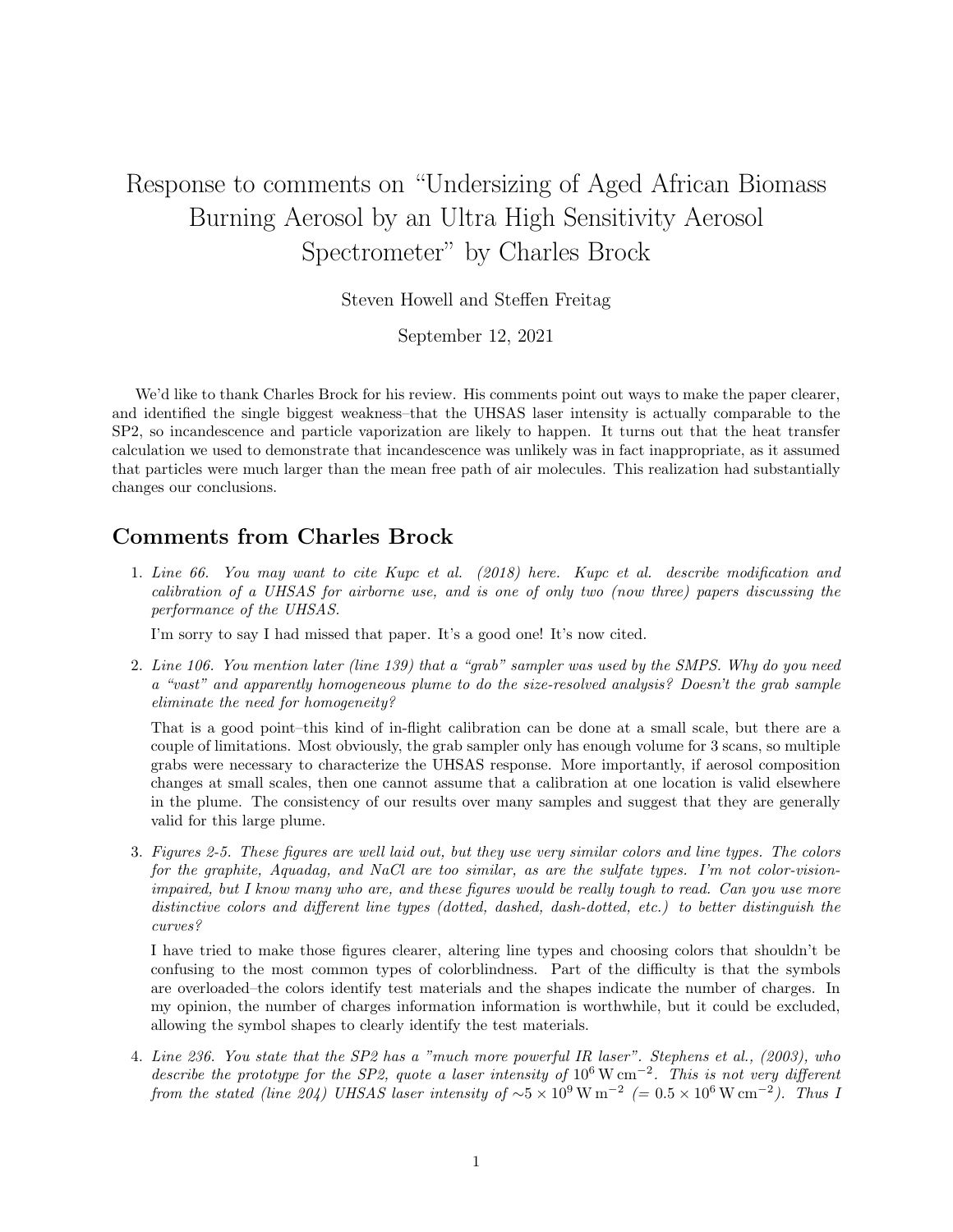would not be surprised at all if the UHSAS is able to at least partially incandesce BC particles, leading to a mis-sizing.

This turns out to be an extremely important point. The SP2 laser system is so much more elaborate that it hadn't occurred to me that the energy density is comparable. As it turns out, the equations I used for thermal conduction to the air, following Cai et al. [\(2008\)](#page-2-0), which assume particles are large enough to be in the continuum regime, indicate that the SP2 would be unable to heat small rBC particles to incandescence. That's clearly wrong! It turns out that applying a transitional regime model, as in Bambha and Michelsen [\(2015\)](#page-2-1), makes a huge difference. It is now clear that incandescence and vaporization is a very real problem in the UHSAS. The paper now reflects that.

5. Line 357. The corrected UHSAS data are not "an order of magnitude too high near 1 µm" for the free troposphere case (Fig. 8f). It's less than a factor of 2.

Good point. All of the corrected UHSAS volume distributions are high, but only the MBL example is high by nearly an order of magnitude. I've rephrased it to "the corrected UHSAS is considerably higher than the APS between 0.6 and  $1 \mu m$ "

6. Line 373. Here you say that it's not clear which refractive index to use to calculate scattering for comparison with the TSI nephelometer. Each bin of the UHSAS corresponds to a certain amount of scattering into the detection volume. If you quantify how much scattering each bin represents, which you are effectively doing by calibrating with a monodisperse aerosol, you should just use the same calibrant refractive index to calculate total scattering. In effect, you are just summing up the scattering represented by each bin, getting the total scattering. Of course, this ignores the difference between hemispherically integrated scattering vs. the narrower viewing angles of the UHSAS detection optics, but it is a very good first approximation to just use the refractive index of the calibrant (in this case, PSL). You can investigate the magnitude of the error due to the scattering geometry using Mie calculations.

That's what we've normally done in the past and in fact what we have done here. However, the situation is made more complicated by the fact that the refractive indices at the UHSAS wavelength are different than those in the visible, so the accuracy of the results are affected by the relative change in refractive index of the sample particles and the calibration spheres. I've explored that a bit in Fig [1.](#page-3-0)

7. Line 371. Can you use the rBC number fraction from the SP2 to estimate the number of anomalously undersized particles, and boost the number in the main mode by this fraction to compensate?

Certainly one could do that, but that would require making assumptions about exactly which size particles to move.

8. Line 384. The obvious explanation is that the coatings are not volatile at 400 C. This is consistent with Adler et al., 2019, who found coatings on biomass burning particles that did not evaporate (at lower temperature) but that were not incandescent in the SP2.

The new heat loss calculations indicate that even a pretty small amount of absorption by rBC can heat up particles sufficiently to volatilize almost anything organic, so this isn't really an issue any more. I expect that the coating simply takes long enough to volatilize that the peak scattering occurs at the initial peak as shown in Fig 1c of Laborde et al. [\(2012\)](#page-2-2) rather than at the second peak.

9. Fig. 9. Have you modified the UHSAS flow system as in Kupc et al.? We found that both of our UHSAS instruments leaked through the seals around the detectors, downstream of the detection region, reducing the sample flow even though the exhaust flow (which is the nominal flow measurement) was constant. This produced an altitude-dependent flow bias (Brock et al. https://doi.org/10.5194/acp-11-2423-2011), although it works in the direction opposite the trend seen here. Droplet Measurement Technologies has repaired the leak in our UHSAS, and they had a jig and setup to do this, implying that this is a common problem that they have had to fix in the past.

No. Unfortunately, our field project was over before the paper was published. We actually did notice a small discrepancy between inlet and outlet flow rates but failed to find the leak. It was small enough that we did not notice an altitude dependence, although we looked for it.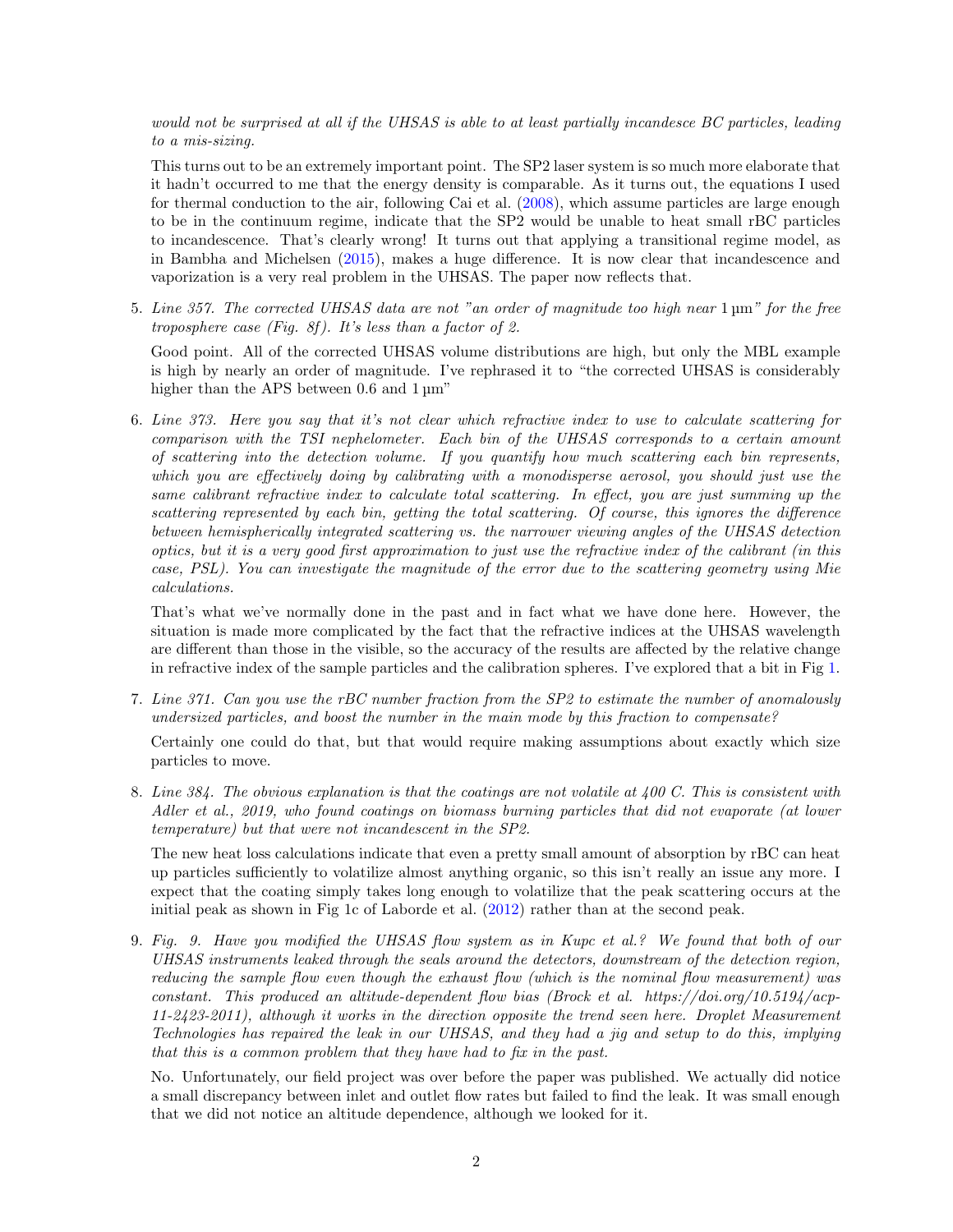10. Fig. 11. Change y-axis label to "Fraction of Particles".

That's not actually what the Y axis is. The x-axis is the fraction of rBC-containing particles. The y-axis is the number of sample periods that had that fraction of rBC-containing particles normalized by the total number of samples each year. The sample periods were rather arbitrarily chosen as LDMA scan periods, which were 85 s long. I've clarified that in the text.

11. The Appendix is very clear and helpful.

Thanks! I hope the two more appendices are useful as well.

12. Please check over the references for consistency with Copernicus formatting guidelines. For example, Clarke and Ellis et al. have capitalized titles, journal names are not consistent, etc. This is a consequence of EndNote-type software, which ALWAYS needs manual checking and correction.

Yes, something always slips through. I'm actually using the rather outdated LATEX and BIBTEX style files supplied by Copernicus, so EndNote can't be blamed this time.

## References

- <span id="page-2-1"></span>Bambha, R. P. and H. A. Michelsen (2015). "Effects of aggregate morphology and size on laser-induced incandescence and scattering from black carbon (mature soot)". J. Aerosol Sci. 88, pp. 159–181. DOI: [10.1016/j.jaerosci.2015.06.006](https://doi.org/10.1016/j.jaerosci.2015.06.006).
- <span id="page-2-3"></span>Bowen, N. L. (1926). "Properties of Ammonium Nitrate. I". The Journal of Physical Chemistry 30.6, pp. 721– 725. DOI: [10.1021/j150264a001](https://doi.org/10.1021/j150264a001).
- <span id="page-2-0"></span>Cai, Y., D. C. Montague, W. Mooiweer-Bryan, and T. Deshler (2008). "Performance characteristics of the ultra high sensitivity aerosol spectrometer for particles between 55 and 800nm: Laboratory and field studies". J. Aerosol Sci. 39.9, pp. 759–769. DOI: 10.1016/j. jaerosci.2008.04.007.
- <span id="page-2-2"></span>Laborde, M., P. Mertes, P. Zieger, J. Dommen, U. Baltensperger, and M. Gysel (2012). "Sensitivity of the Single Particle Soot Photometer to different black carbon types". Atmos. Meas. Tech. 5.5, pp. 1031–1043. DOI: [10.5194/amt-5-1031-2012](https://doi.org/10.5194/amt-5-1031-2012).